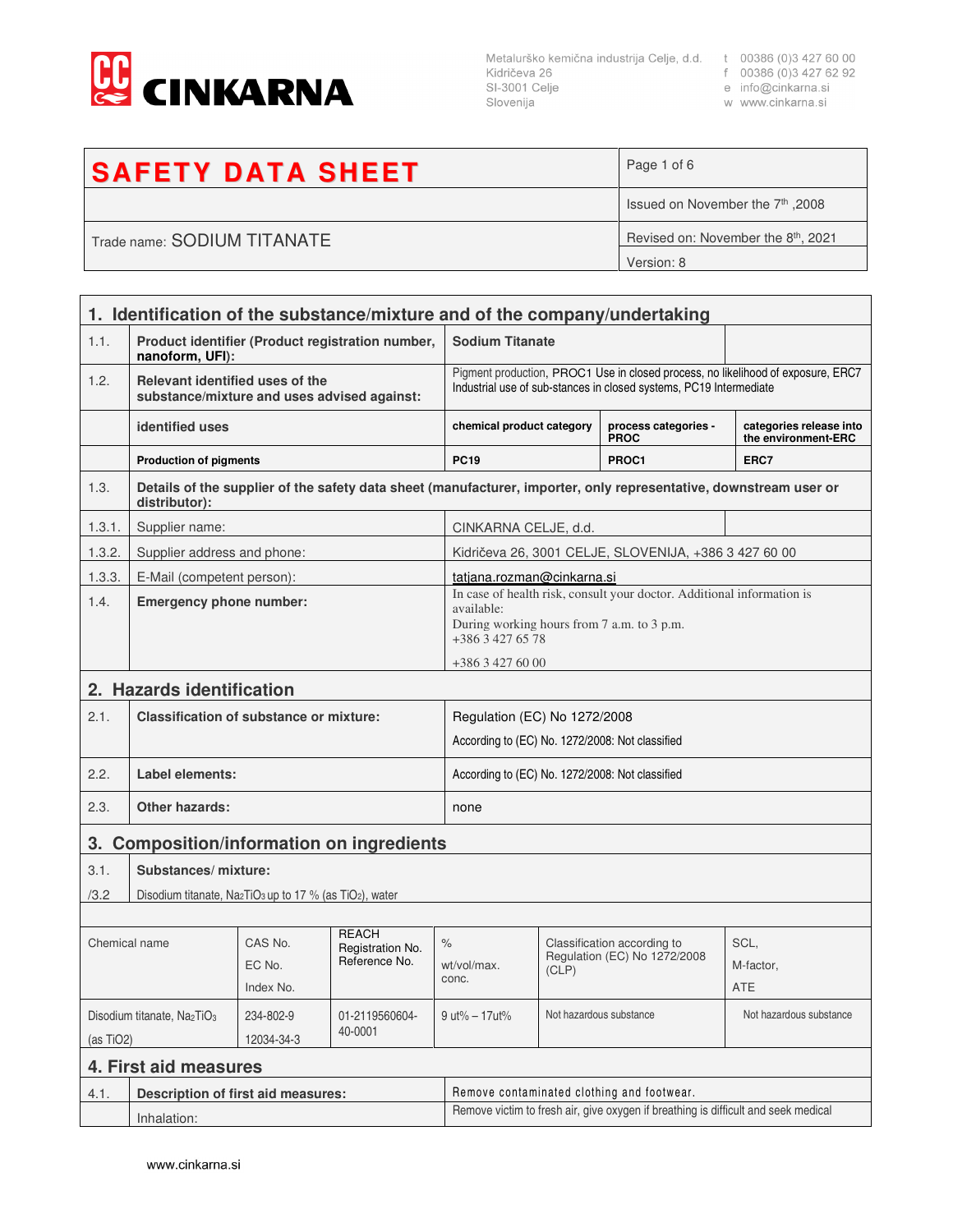Cinkarna Celje, SAFETY DATA SHEET **Page 2 of 6** Trade name: SODIUM TITANATE

| Remove contaminated clothing, brush material off skin, wash affected area with<br>Skin contact:<br>water. Seek medical attention if symptoms persist.<br>Flush eyes with lukewarm water, lifting upper and lower eyelids, for at least 15<br>Eyes/mycosis contact:<br>minutes. Seek medical attention if symptoms persist.<br>Give 1-2 glasses of milk or water and induce vomiting. Seek medical attention if<br>Ingestion:<br>symptoms persist. Never induce vomiting or give anything by mouth to an<br>unconscious person. |  |  |
|--------------------------------------------------------------------------------------------------------------------------------------------------------------------------------------------------------------------------------------------------------------------------------------------------------------------------------------------------------------------------------------------------------------------------------------------------------------------------------------------------------------------------------|--|--|
|                                                                                                                                                                                                                                                                                                                                                                                                                                                                                                                                |  |  |
|                                                                                                                                                                                                                                                                                                                                                                                                                                                                                                                                |  |  |
|                                                                                                                                                                                                                                                                                                                                                                                                                                                                                                                                |  |  |
| 4.2<br>Most important symptoms and effects, acute<br>Cause irritation.<br>and delayed:                                                                                                                                                                                                                                                                                                                                                                                                                                         |  |  |
| 4.3.<br>Indication of any immediate medical attention<br>In case of digestion, drink water and seek medical assistance.<br>and special treatment needed:                                                                                                                                                                                                                                                                                                                                                                       |  |  |
| 5. Firefighting measures                                                                                                                                                                                                                                                                                                                                                                                                                                                                                                       |  |  |
| Sodium Titanate is not flammable and non-explosive. Use suitable<br>5.1.<br><b>Extinguishing media</b><br>extinguishing agents for surrounding materials and type of fire.                                                                                                                                                                                                                                                                                                                                                     |  |  |
| Sodium Titabete is not flammable and non-explosive. Use suitable<br>Appropriate media:<br>extinguishing agents for surrounding materials and type of fire.                                                                                                                                                                                                                                                                                                                                                                     |  |  |
|                                                                                                                                                                                                                                                                                                                                                                                                                                                                                                                                |  |  |
| Inappropriate media:<br>No data                                                                                                                                                                                                                                                                                                                                                                                                                                                                                                |  |  |
| 5.2.<br>Specific hazards arising from the substance or<br>Fumes from fire are hazardous.<br>mixture:                                                                                                                                                                                                                                                                                                                                                                                                                           |  |  |
| Protective gloves, protective clothes or apron, watertight shoes or boots. Protective<br>5.3.<br><b>Advice for firefighters:</b><br>goggles or face shield. Use self - contained breathing apparatures.                                                                                                                                                                                                                                                                                                                        |  |  |
| 6. Accidental release measures                                                                                                                                                                                                                                                                                                                                                                                                                                                                                                 |  |  |
| Evacuate area. Wear protective clothing, footwear and face shield or goggles within<br>6.1.<br>Personal precautions protective equipment and<br>the hazardous area.<br>emergency procedures                                                                                                                                                                                                                                                                                                                                    |  |  |
| 6.1.1.<br>For non-emergency persons:<br>Remove unauthorized.                                                                                                                                                                                                                                                                                                                                                                                                                                                                   |  |  |
| 6.1.2.<br>For emergency responders:<br>See 8.2.2.                                                                                                                                                                                                                                                                                                                                                                                                                                                                              |  |  |
| 6.2.<br><b>Environmental precautions:</b><br>Prevent drainage into water beds and sewer ducts.                                                                                                                                                                                                                                                                                                                                                                                                                                 |  |  |
| 6.3.<br>Methods and material for containment and<br>cleaning up:                                                                                                                                                                                                                                                                                                                                                                                                                                                               |  |  |
| 6.3.1.<br>Appropriate spillage retaining techniques (fencing,<br>Impoundment embankment<br>covering drains, retaining procedures):                                                                                                                                                                                                                                                                                                                                                                                             |  |  |
| 6.3.2.<br>Appropriate cleaning procedures                                                                                                                                                                                                                                                                                                                                                                                                                                                                                      |  |  |
| Neutralization techniques:<br>Neutralise with lime                                                                                                                                                                                                                                                                                                                                                                                                                                                                             |  |  |
| Vacuum up spill Sodium Titanate or neutralise with lime and then mechanically collect<br>Decontamination techniques:<br>into designated and appropriately marked vessels / containers.                                                                                                                                                                                                                                                                                                                                         |  |  |
| Absorbent materials:<br>Lime                                                                                                                                                                                                                                                                                                                                                                                                                                                                                                   |  |  |
| Cleaning techniques:<br>Mechanically collect into designated and appropriately marked vessels /containers.                                                                                                                                                                                                                                                                                                                                                                                                                     |  |  |
| Procedure is possible. Collect into designated and appropriately marked vessels<br>Sucking techniques:<br>/containers.                                                                                                                                                                                                                                                                                                                                                                                                         |  |  |
| Required equipment for retaining /cleaning:<br>Shovels and suitable packaging.                                                                                                                                                                                                                                                                                                                                                                                                                                                 |  |  |
| Inappropriate cleaning or retaining techniques:<br>6.3.3.<br>Rinsing into water or earth, sewage or watercourse.                                                                                                                                                                                                                                                                                                                                                                                                               |  |  |
| 6.4.<br>Reference to other sections:<br>See 8.2.2.                                                                                                                                                                                                                                                                                                                                                                                                                                                                             |  |  |
| 7. Handling and storage                                                                                                                                                                                                                                                                                                                                                                                                                                                                                                        |  |  |
| 7.1.<br><b>Precautions for safe handling</b>                                                                                                                                                                                                                                                                                                                                                                                                                                                                                   |  |  |
| 7.1.1.<br>Recommendations shall be specified to:<br>No specific requirements. Use personal protective equipment.                                                                                                                                                                                                                                                                                                                                                                                                               |  |  |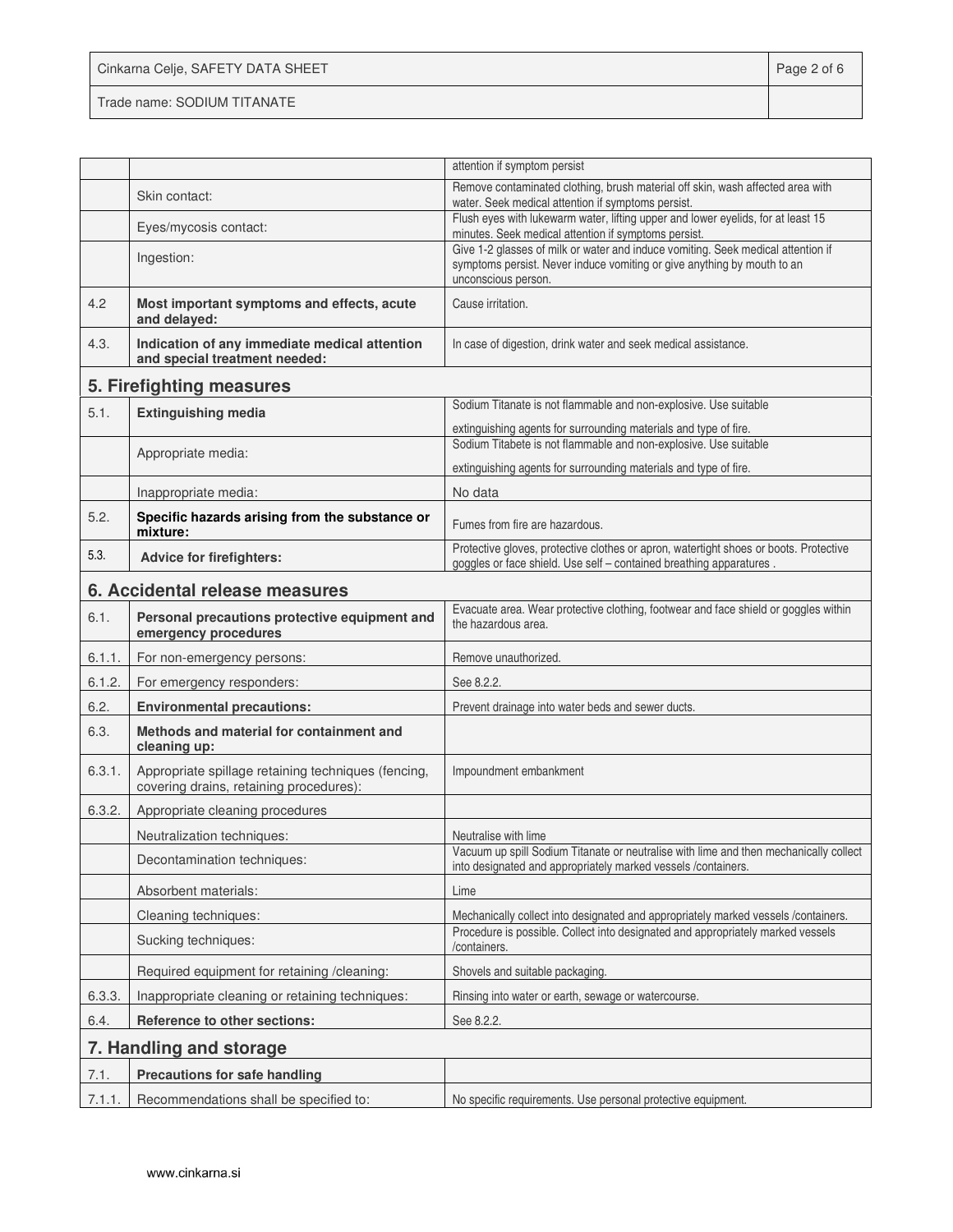| Cinkarna Celje, SAFETY DATA SHEET | Page 3 of 6 |
|-----------------------------------|-------------|
| Trade name: SODIUM TITANATE       |             |

|        | Safe handling of substance or mixture:                                                                                                            | Familiarize operators handling the Sodium Titanate with hazards,<br>appropriate handling, personal protective equipment, and first aid |
|--------|---------------------------------------------------------------------------------------------------------------------------------------------------|----------------------------------------------------------------------------------------------------------------------------------------|
|        |                                                                                                                                                   | measures in case of accidents, assistance, and environment protection.                                                                 |
|        | Prevent handling of incompatible substances or<br>mixtures:                                                                                       |                                                                                                                                        |
|        | Operations and conditions which create new risks<br>by altering the properties of the substance or<br>mixture, and to appropriate countermeasure: | No data                                                                                                                                |
|        | Reduce the release of the substance or mixture to<br>the environment:                                                                             | Storage floor must be made of acid resistant material.                                                                                 |
| 7.1.2. | General working hygiene (prohibited eating,<br>drinking and smoking within working area; washing<br>hands $\dots$ :                               | No smoking inside storage area, no food and beverage. Washing hands.                                                                   |
| 7.2.   | Conditions for safe storage, including any<br>incompatibilities                                                                                   | Store in a tightly sealed container in cool, dry area.                                                                                 |
|        | Management of risk associated with:                                                                                                               |                                                                                                                                        |
|        | - explosive atmospheres:                                                                                                                          | Not required.                                                                                                                          |
|        | - corrosive substances:                                                                                                                           | Not important                                                                                                                          |
|        | - incompatible substances or mixtures:                                                                                                            | Store away from oxidizers.                                                                                                             |
|        | - evaporation substances:                                                                                                                         | Not important                                                                                                                          |
|        | - potential ignition sources:                                                                                                                     | Not important                                                                                                                          |
|        | How to control the effects of                                                                                                                     |                                                                                                                                        |
|        | - weather conditions:                                                                                                                             | Not important                                                                                                                          |
|        | - ambient pressure:                                                                                                                               | Not important                                                                                                                          |
|        | - temperature:                                                                                                                                    | Not under 0°C                                                                                                                          |
|        | - sunlight:                                                                                                                                       | Not important                                                                                                                          |
|        | - humidity:                                                                                                                                       | Not important                                                                                                                          |
|        | Securing integrity of substance or mixture by use<br>of:                                                                                          |                                                                                                                                        |
|        | - stabilisers:                                                                                                                                    | Not important                                                                                                                          |
|        | - antioxidants:                                                                                                                                   | Not important                                                                                                                          |
|        | Other advice including:                                                                                                                           |                                                                                                                                        |
|        | - ventilation requirements;                                                                                                                       | Not important                                                                                                                          |
|        | - specific designs for storage rooms or vessels<br>(including retention walls and ventilation):                                                   | Not important                                                                                                                          |
|        | - quantity limitations regarding storage conditions:                                                                                              | Not important                                                                                                                          |
|        | - packaging compatibility:                                                                                                                        |                                                                                                                                        |
| 7.3.   | Specific end use(s):                                                                                                                              | See 1.2.                                                                                                                               |
|        | 8. Exposure control/ personal protection                                                                                                          |                                                                                                                                        |
| 8.1.   | <b>Control parameters</b>                                                                                                                         |                                                                                                                                        |
| 8.1.1. | -Limit values (MV):                                                                                                                               | MV at workplace: 15 mg/m <sup>3</sup> TLV = 10 mg/m3 (5 mg/m3 resp.)                                                                   |
|        | -Limit values (BAT):                                                                                                                              | No data                                                                                                                                |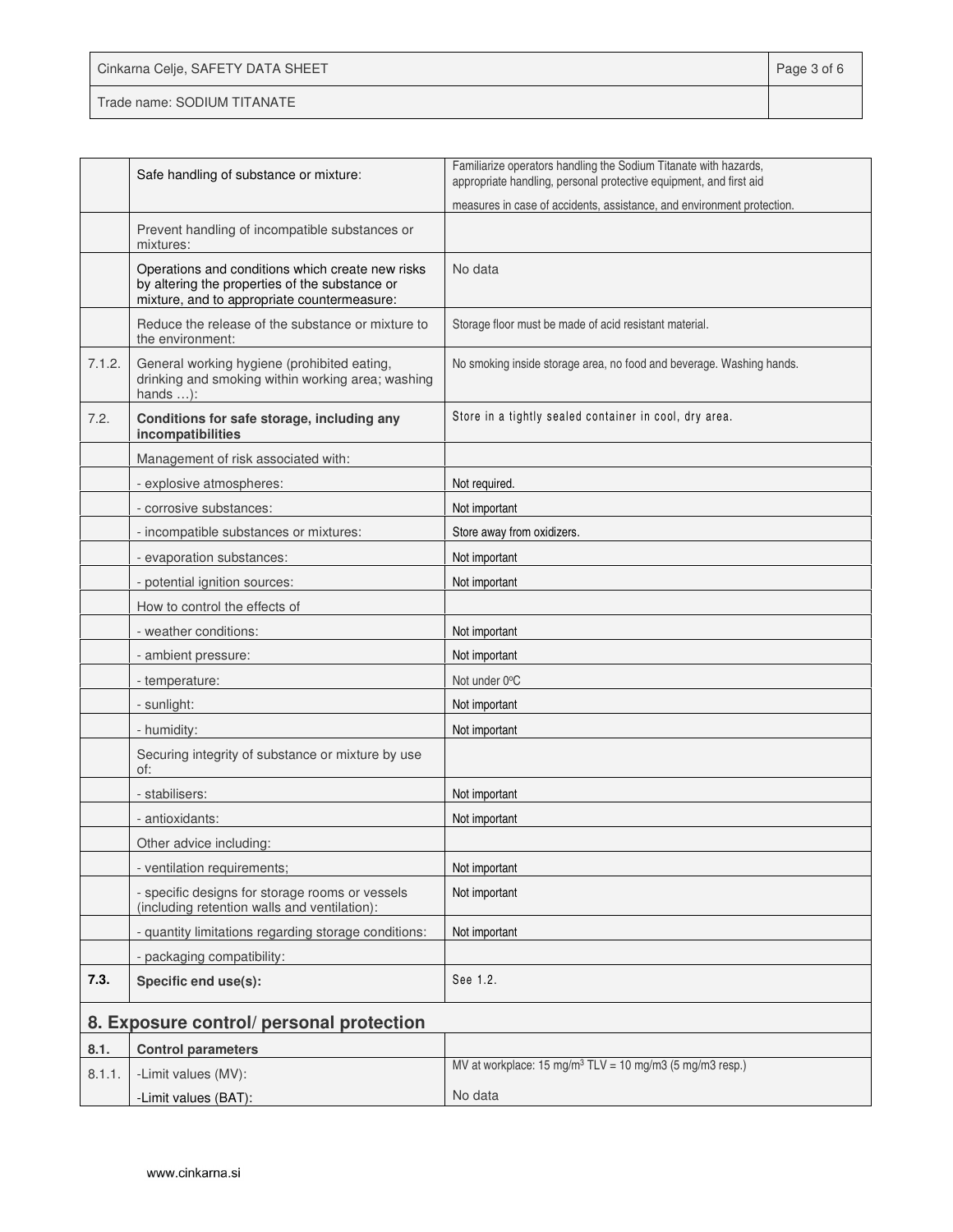|  |  | Cinkarna Celje, SAFETY DATA SHEET |  |  |
|--|--|-----------------------------------|--|--|
|--|--|-----------------------------------|--|--|

Trade name: SODIUM TITANATE

|        | DNEL:                                                       | Not data                                                                                                    |
|--------|-------------------------------------------------------------|-------------------------------------------------------------------------------------------------------------|
|        | PNEC:                                                       | Not data                                                                                                    |
| 8.2.   | <b>Exposure control</b>                                     | See 5., 6., 7., 10., 11., 12. and 13. All must be permanently followed and controlled.                      |
| 8.2.1. | Appropriate engineering controls:                           |                                                                                                             |
| 8.2.2. | Personal protective equipment:                              | Do not use damaged personal protective equipment.                                                           |
|        | - respiratory protection:                                   | Not needed during work. In case of fire see 5.3.                                                            |
|        | - skin protection:                                          | work clothes SIST EN ISO 13688, boots (SIST EN ISO 20345)                                                   |
|        | - hand protection:                                          | Acid-resistant gloves (SIST EN ISO 374-1), penetration time:> 60 minutes glove<br>thickness: minimum 1.2 mm |
|        | - eye/face protection:                                      | Protective goggles that fit closely to the face, or face shield (SIST EN 166)                               |
|        | - heat radiation protection:                                | Not important                                                                                               |
|        | Other:                                                      | Not important                                                                                               |
| 8.2.3. | Environment exposure control:                               | See 5., 6., 7., 10., 11., 12. and 13. All must be permanently followed and controlled.                      |
|        | 9. Physical and chemical properties                         |                                                                                                             |
| 9.1.   | Information on basic physical and chemical<br>properties:   |                                                                                                             |
|        | - Physical state:                                           | suspension                                                                                                  |
|        | - Color                                                     | white                                                                                                       |
|        | - odour:                                                    | odourless                                                                                                   |
|        | pH:                                                         | $3,5 - 4,5$                                                                                                 |
|        | Melting/freezing point:                                     | Under 0°C                                                                                                   |
|        | Boiling point or initial boiling point and boiling<br>range | $105 - 110$ °C                                                                                              |
|        | Flash point:                                                | Not flammable                                                                                               |
|        | Auto-ignition temperature:                                  | Not flammable                                                                                               |
|        | flammability (solid, gas):                                  | Not flammable                                                                                               |
|        | Lower and upper explosion limit:                            | Not flammable                                                                                               |
|        | Vapor pressure:                                             | Not flammable                                                                                               |
|        | Density and/or relative density:                            | 1100 g/L (25°C)                                                                                             |
|        | Solubility:                                                 | Insoluble in water                                                                                          |
|        | partition coefficient: n-octanol-water:                     | No data                                                                                                     |
|        | Decomposition temperature:                                  | No data                                                                                                     |
|        | Kinematic viscosity:                                        | App. 100 mPas                                                                                               |
|        | Relative vapour density:                                    | No data                                                                                                     |
| 9.2.   | Other information:                                          | none                                                                                                        |
| 9.2.1  | Information on physical hazard classes                      |                                                                                                             |
|        | -Explosives:                                                |                                                                                                             |
|        | - Flammable gases:                                          | Not flammable                                                                                               |

Page 4 of 6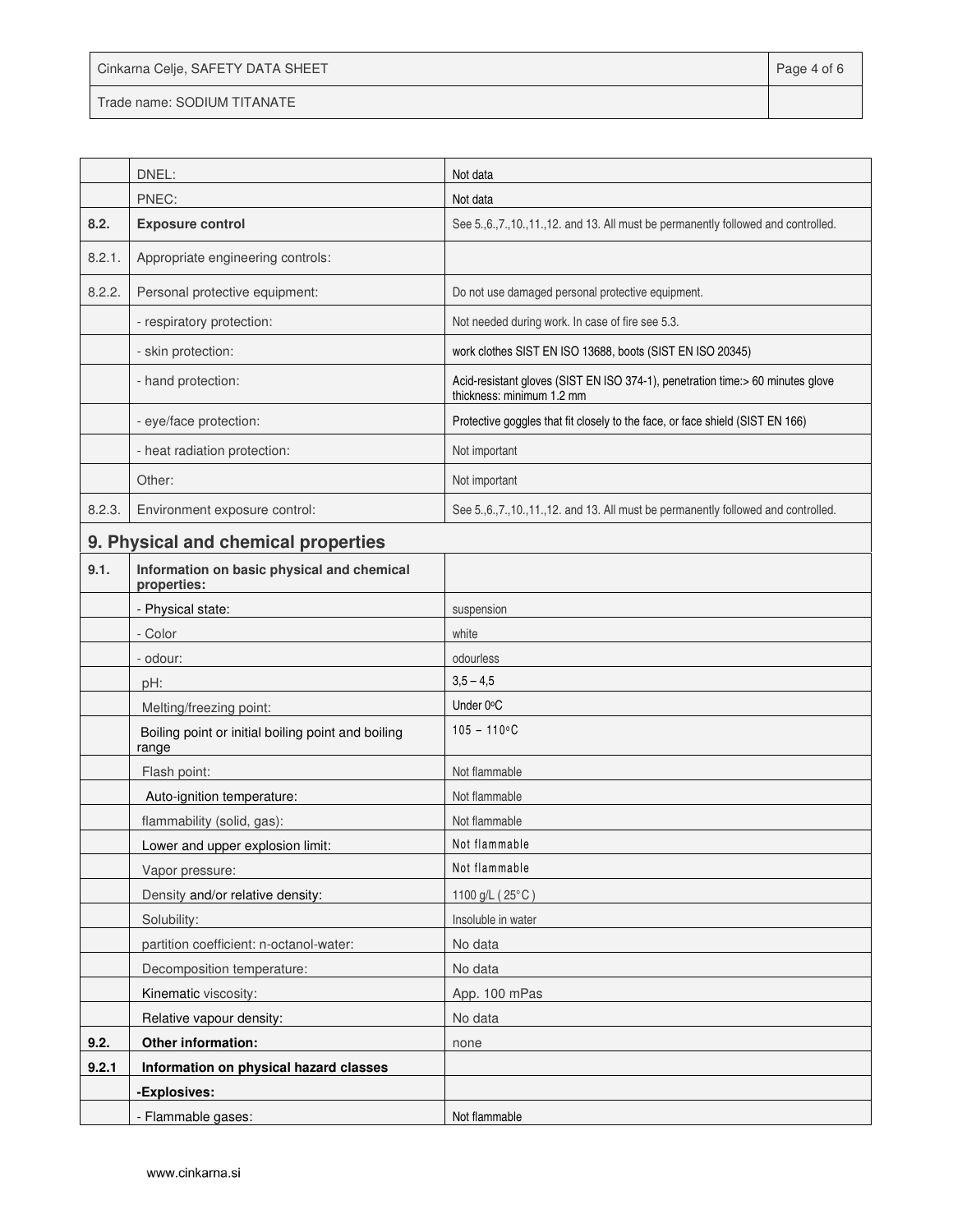| Cinkarna Celje, SAFETY DATA SHEET | Page 5 of 6 |
|-----------------------------------|-------------|
| Trade name: SODIUM TITANATE       |             |

|                             | - Aerosols:                                                                 | Not flammable                                                                                                                    |
|-----------------------------|-----------------------------------------------------------------------------|----------------------------------------------------------------------------------------------------------------------------------|
|                             | - Oxidising gases:                                                          | Not flammable                                                                                                                    |
|                             | - Flammable liquids:                                                        | Not flammable                                                                                                                    |
|                             | - Flammable solids:                                                         | Not flammable                                                                                                                    |
|                             | - Corrosive to metals:                                                      | no                                                                                                                               |
| 9.2.2                       | Other safety-related parameters:                                            | none                                                                                                                             |
|                             | 10. Stability and reactivity                                                |                                                                                                                                  |
| 10.1.                       | <b>Reactivity:</b>                                                          | Non-reactive.                                                                                                                    |
| 10.2.                       | <b>Chemical stability:</b>                                                  | Stable and non-reactive under normal conditions of use and transport.                                                            |
| 10.3.                       | Possible hazardous reactions:                                               | Not known                                                                                                                        |
| 10.4.                       | <b>Conditions to avoid:</b>                                                 | Not known                                                                                                                        |
| 10.5.                       | Incompatible materials:                                                     | Oxidizers -see 7.2.2.                                                                                                            |
| 10.6.                       | <b>Hazardous decomposition products:</b>                                    | Na <sub>2</sub> O                                                                                                                |
|                             | 11. Toxicological data                                                      |                                                                                                                                  |
| 11.1.                       | Information on hazard classes as defined in<br>Regulation (EC) No 1272/2008 |                                                                                                                                  |
|                             | - Acute toxicity:                                                           | acute toxicity (oral) > 20000 mg / kg (rat)                                                                                      |
|                             | - Skin corrosion/irritation:                                                | Not known                                                                                                                        |
|                             | - Serious eye damage/irritation:                                            | Not known                                                                                                                        |
|                             | - Respiratory or skin sensitisation:                                        | Not known                                                                                                                        |
|                             | - Germ cell mutagenicity:                                                   | Not mutagenic                                                                                                                    |
|                             | - Carcinogenicity:                                                          | Not carcinogen                                                                                                                   |
|                             | - Toxicity for reproduction:                                                | Not known                                                                                                                        |
|                             | - STOT - single exposure:                                                   | Not known                                                                                                                        |
|                             | - STOT - repeated exposure:                                                 | Not known                                                                                                                        |
|                             | - Aspiration hazard:                                                        | Not known                                                                                                                        |
|                             | - Endocrine disrupting properties                                           | Not known                                                                                                                        |
| 12. Ecological information  |                                                                             |                                                                                                                                  |
| 12.1.                       | <b>Toxicity:</b>                                                            | not toxic                                                                                                                        |
| 12.2.                       | Persistence and degradability:                                              | Product is practically insoluble in water and conventional solvents                                                              |
| 12.3.                       | Bioaccumulative potential:                                                  | Not known                                                                                                                        |
| 12.4.                       | <b>Mobility in soil:</b>                                                    | Liquid - suspension, seep into the ground                                                                                        |
| 12.5.                       | <b>Results of PBT and vPvB assessment:</b>                                  | Not classified as PBT or VPvB                                                                                                    |
| 12.6.                       | <b>Endocrine disrupting properties:</b>                                     | Not known                                                                                                                        |
| 12.7.                       | Other adversative effects:                                                  | Not known                                                                                                                        |
| 13. Disposal considerations |                                                                             |                                                                                                                                  |
| 13.1.                       | <b>Waste treatment methods:</b>                                             | Cleaning with water or incineration with appropriate equipment. Dispose of in<br>accordance with local and national regulations. |
| 14. Transport information   |                                                                             |                                                                                                                                  |